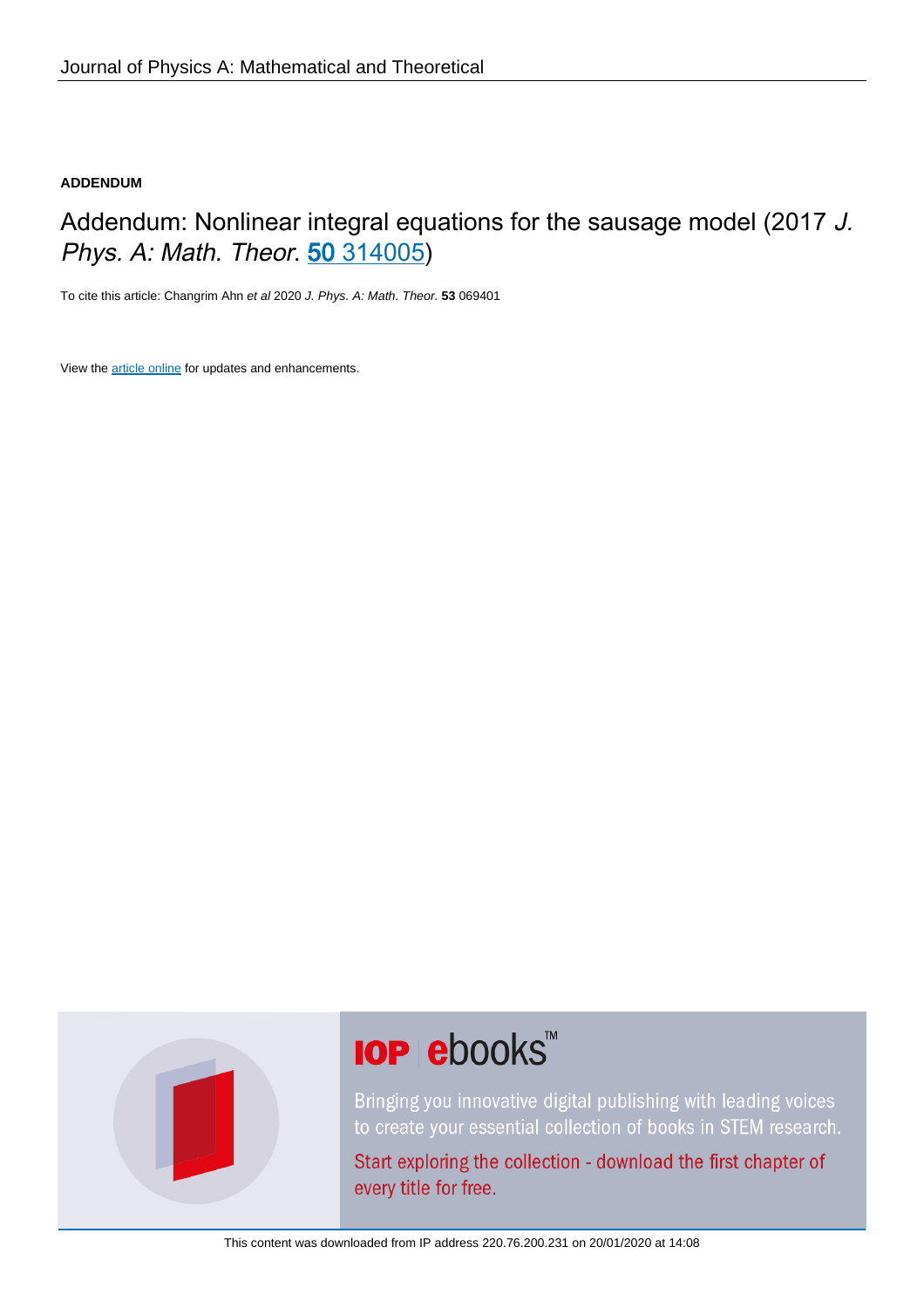J. Phys. A: Math. Theor. **53** (2020) 069401 [\(5](#page-5-4)pp) <https://doi.org/10.1088/1751-8121/ab5a15>

**Addendum**

# **Addendum: Nonlinear integral equations for the sausage model (2017** *J. Phys. A: Math. Theor.* **[50 314005](https://doi.org/10.1088/1751-8121/aa7780))**

# **Changrim Ahn**[1](#page-1-0) **[,](https://orcid.org/0000-0002-5769-8396) Janos Balog**[2](#page-1-1) **and Francesco Ravanini**[3](#page-1-2)**,**[4](#page-1-3)

<span id="page-1-0"></span><sup>1</sup> Department of Physics, Ewha Womans University, DaeHyun 11-1, Seoul 120-750, Republic of Korea

<sup>2</sup> Institute for Particle and Nuclear Physics, Wigner Research Centre for Physics,

<span id="page-1-2"></span><span id="page-1-1"></span>MTA Lendület Holographic QFT Group, 1525 Budapest 114, POB 49, Hungary <sup>3</sup> Department of Physics and Astronomy, University of Bologna Via, Irnerio 46, 40126 Bologna, Italy

<sup>4</sup> Istituto Nazionale di Fisica Nucleare, Sezione di Bologna, Via Irnerio 46, 40126 Bologna, Italy

<span id="page-1-3"></span>E-mail: [ahn@ewha.ac.kr](mailto:ahn@ewha.ac.kr)

Received 19 September 2019, revised 1 November 2019 Accepted for publication 21 November 2019 Published 16 January 2020



#### **Abstract**

We complete the derivation of the sausage model NLIE by giving a proof of the crucial relation (3.24) of the original paper based on the analytic properties of  $Q$  and  $\overline{Q}$ .

Keywords: non-linear sigma model, S-matrix, non-linear integral equation, sausage model

#### **1. Introduction**

In [\[1](#page-5-0)], here below referred as I, we have written the set of non-linear integral equations (NLIEs) governing the finite size effects of the vacuum as well as the thermodynamics for the integrable deformation of  $O(3)$  non-linear sigma model (NLSM), getting it from a manipulation, inspired by those introduced years ago by Suzuki [\[3](#page-5-1), [4](#page-5-2)], of the larger set of Thermodynamic Bethe Ansatz (TBA) equations of the model, known since the original paper by Fateev, Onofri and Zamolodchikov [\[2](#page-5-3)]. However, one can realize that  $(13.24)^5$  $(13.24)^5$ , a crucial relation in our derivation of the sausage model NLIE, is not well-defined because neither  $\hat{Q}$  nor  $\bar{Q}$  are analytic on the real axis. Hence  $\tilde{Q}$  and  $\tilde{\bar{Q}}$  cannot be interpreted as Fourier transforms along the real line<sup>6</sup>.

<span id="page-1-5"></span><sup>6</sup> We thank Prof J Suzuki for pointing this out.

1751-8121/20/069401[+5](#page-5-4)\$33.00 © 2020 IOP Publishing Ltd Printed in the UK

<span id="page-1-4"></span><sup>&</sup>lt;sup>5</sup> Here we refer to the equations of I as (Ix.xx), for example equation (3.24) of I is referred as (I3.24). Definitions, notation and symbols are as defined in I.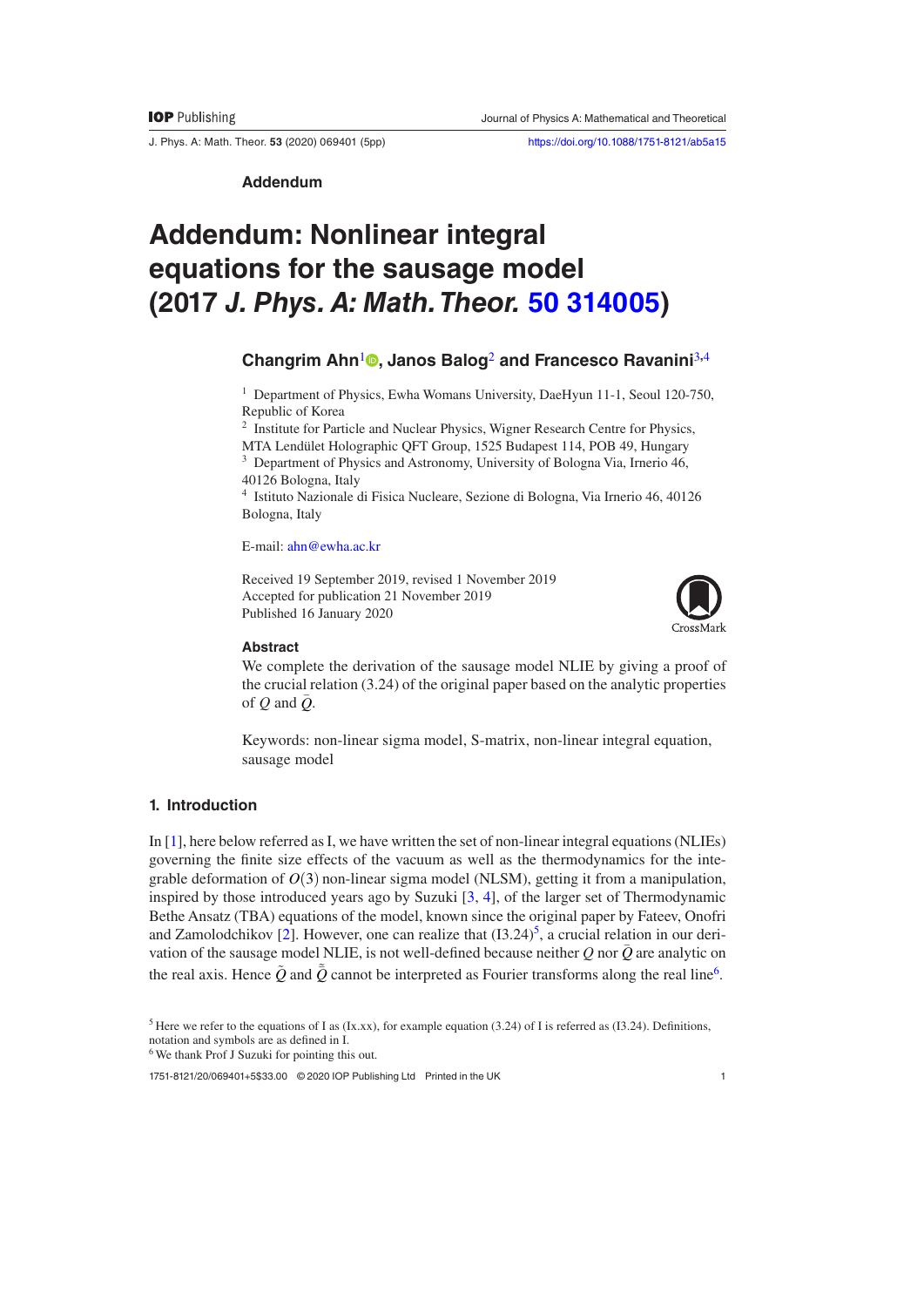In this addendum we examine this problem carefully and show that the derivation of the sausage model NLIE remains valid in spite of this potential difficulty .

#### **2. Analyticity strips**

Our starting point is that the sausage model *Y*-system for the ground state has constant solution in the infinite volume limit  $\ell = mr \rightarrow \infty$ :

$$
y_k = k(k+2),
$$
  $k = 1,..., N-2;$   $y_N = y_{N-1} = N-1;$   $y_0 = 0.$  (1)

The corresponding *T*-system solution is

$$
T_k = k + 1, \quad k = 1, \dots, N - 1
$$
\n(2)

and

$$
A = \bar{A} = 2. \tag{3}
$$

For (I3.13–14) we choose the bounded solutions

$$
Q = \bar{Q} = 1. \tag{4}
$$

The other linearly independent solutions of the second order difference equations (I3.13) and (I3.14) are  $Q = \overline{Q} = \theta$ , but these are not bounded.

We assume that we have solved the TBA equations for finite (but large) volume

$$
y_a(\theta) = \exp\left\{\sum_b \frac{I_{ab}}{2\pi} \int_{-\infty}^{\infty} \frac{d\theta'}{\cosh(\theta - \theta')} L_b(\theta')\right\}, \quad a = 1, \dots, N; \quad y_0 = e^{-\ell \cosh \theta} y_1(\theta), \quad (5)
$$

where  $I_{ab}$  is the incidence matrix of the sausage model TBA diagram (including the massive node) and  $L_a = \log Y_a$ . All  $y_a$  functions are defined originally along the real line, where they are real and positive.

The shifts of the left-hand side of the Y-system equations (I3.1–3) along Im  $\theta$ , often referred to as TBA steps, are  $\pm i\pi/2$ , so it is convenient to use the notation  $(\alpha, \beta)$  indicating the strip

$$
\frac{\pi}{2}\alpha < \operatorname{Im}\theta < \frac{\pi}{2}\beta. \tag{6}
$$

The above TBA equations themselves allow us to analytically continue the *Y*-functions to the strip  $(-1, 1)$  and we can see that all  $y_a$  functions  $(a = 1, \ldots, N)$  are analytic and non-zero (ANZ) in this strip for large volume and they must be close to the constant solution.  $y_0$  is also ANZ in this strip and it is uniformly small in the strip  $(-1 + \epsilon, 1 - \epsilon)$ , where  $\epsilon$  is some fixed, small, but not infinitesimal number. We will abbreviate this property by ANZC, meaning that it is ANZ and close to a constant solution. Then,

$$
y_a
$$
 is ANZC  $\in (-1, 1)$  for  $a = 1, ..., N$ ;  $y_0$  is ANZC  $\in (-1 + \epsilon, 1 - \epsilon)$ . (7)

We can further extend these 'good' strips for the *Y*-functions and also for the corresponding *T*-system using the *Y*-system equations. In the appendix we show that

$$
T_k \text{ is ANZC} \in (-k-1+\epsilon, k+1-\epsilon), \qquad k=1,\ldots,N-1. \tag{8}
$$

Now from the definition of *A* in (I3.13) we find that the ANZC strip for *A* is  $(2 + \epsilon, 2k - \epsilon)$ , but since *A* is independent of *k*, we can take the maximal allowed *k* value, which gives the strip  $(2 + \epsilon, 2N - 2 - \epsilon)$ . Similarly for  $\overline{A}$  we have  $(-2N + 2 + \epsilon, -2 - \epsilon)$ .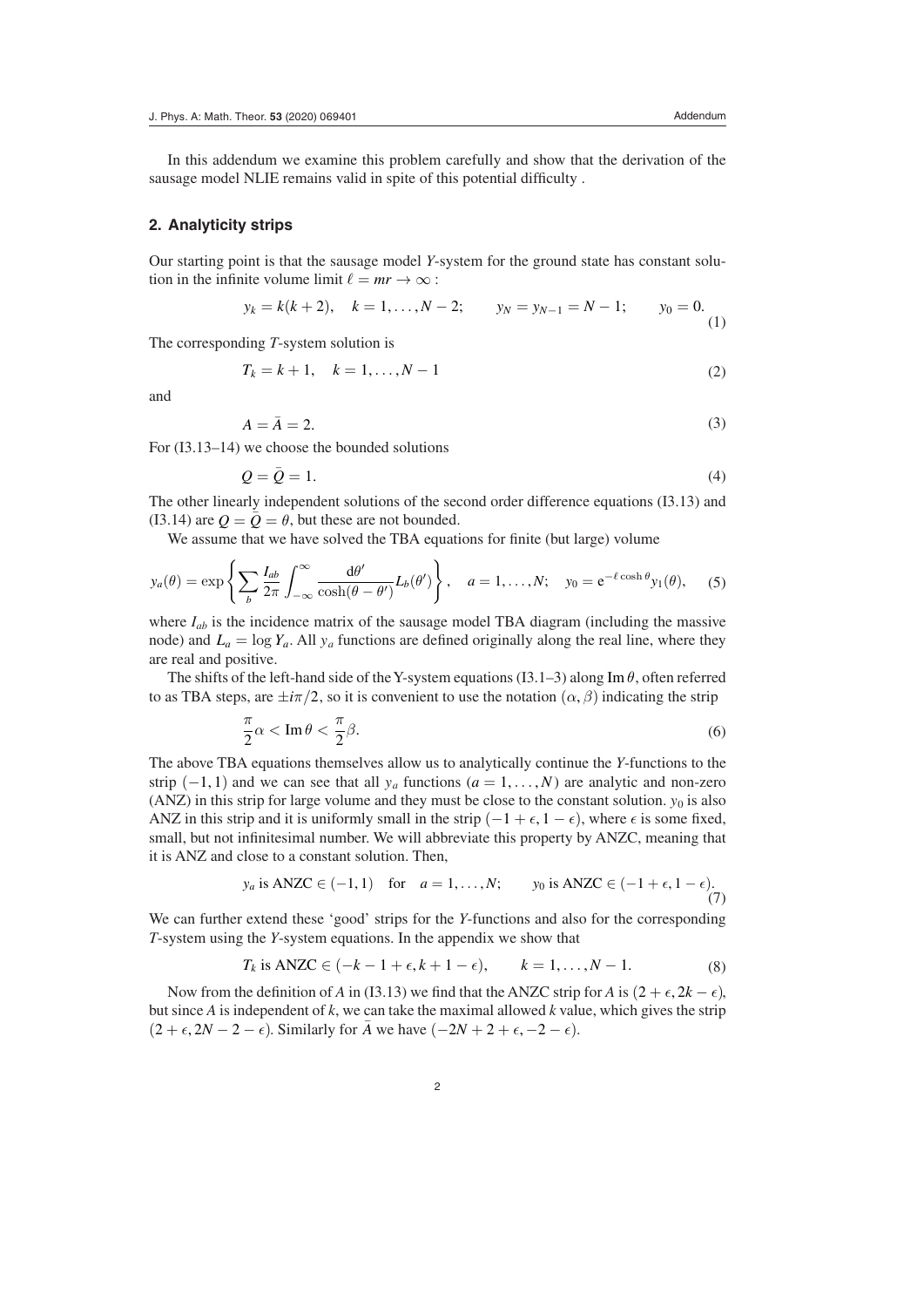The defining relation for *Q*, (I3.13), provides an ANZC strip for *Q* which is 2 units wider in both directions:

$$
Q \text{ is ANZC} \in (\epsilon, 2N - \epsilon),\tag{9}
$$

and analogously

$$
\bar{Q} \text{ is ANZC} \in (-2N + \epsilon, -\epsilon). \tag{10}
$$

These strips are consistent with both the fact that  $Q$  and  $\overline{Q}$  are complex conjugates of each other and the crucial relation

$$
\mathcal{Q}^{[2N]} = \bar{\mathcal{Q}}.\tag{11}
$$

Therefore, equation (I3.16) is still valid if we exclude the real axis from the domain of definition.

### **3. Fourier transformation**

Now the problem with defining the Fourier transform of (the log-derivative of) *Q* is that the real line is not in the analyticity strip. But the Im  $\theta = \pi/2$  line is and there is no problem of defining the Fourier transform of (the log-derivative of)  $Q^+$ :

$$
Q^+ = q_1. \tag{12}
$$

Similarly

$$
\widetilde{\widetilde{Q}^{-}} = \overline{q}_1. \tag{13}
$$

Since

$$
Q^{[\alpha]} = (Q^+)^{[\alpha - 1]},\tag{14}
$$

in Fourier space we have

$$
Q^{[\alpha]} = p^{\alpha - 1} q_1 \tag{15}
$$

and analogously

$$
\widetilde{Q}^{[-\beta]} = p^{1-\beta} \bar{q}_1. \tag{16}
$$

Let us now define

$$
\widetilde{Q} = -\frac{1}{p}q_1, \quad \text{and} \quad \widetilde{\bar{Q}} = p\bar{q}_1. \tag{17}
$$

Note that although  $\tilde{Q}$ ,  $\tilde{Q}$  are not Fourier transforms of anything, nevertheless we can write the relations

$$
\widetilde{Q^{[\alpha]}} = p^{\alpha} \widetilde{Q}, \quad \text{and} \quad \widetilde{Q^{[-\beta]}} = p^{-\beta} \widetilde{Q}.
$$
 (18)

Similarly, instead of the relation  $Q^{[2N]} = \overline{Q}$ , one can take the Fourier transform of its equivalent form

$$
Q^{[2N-1]} = \bar{Q}^{-}
$$
 (19)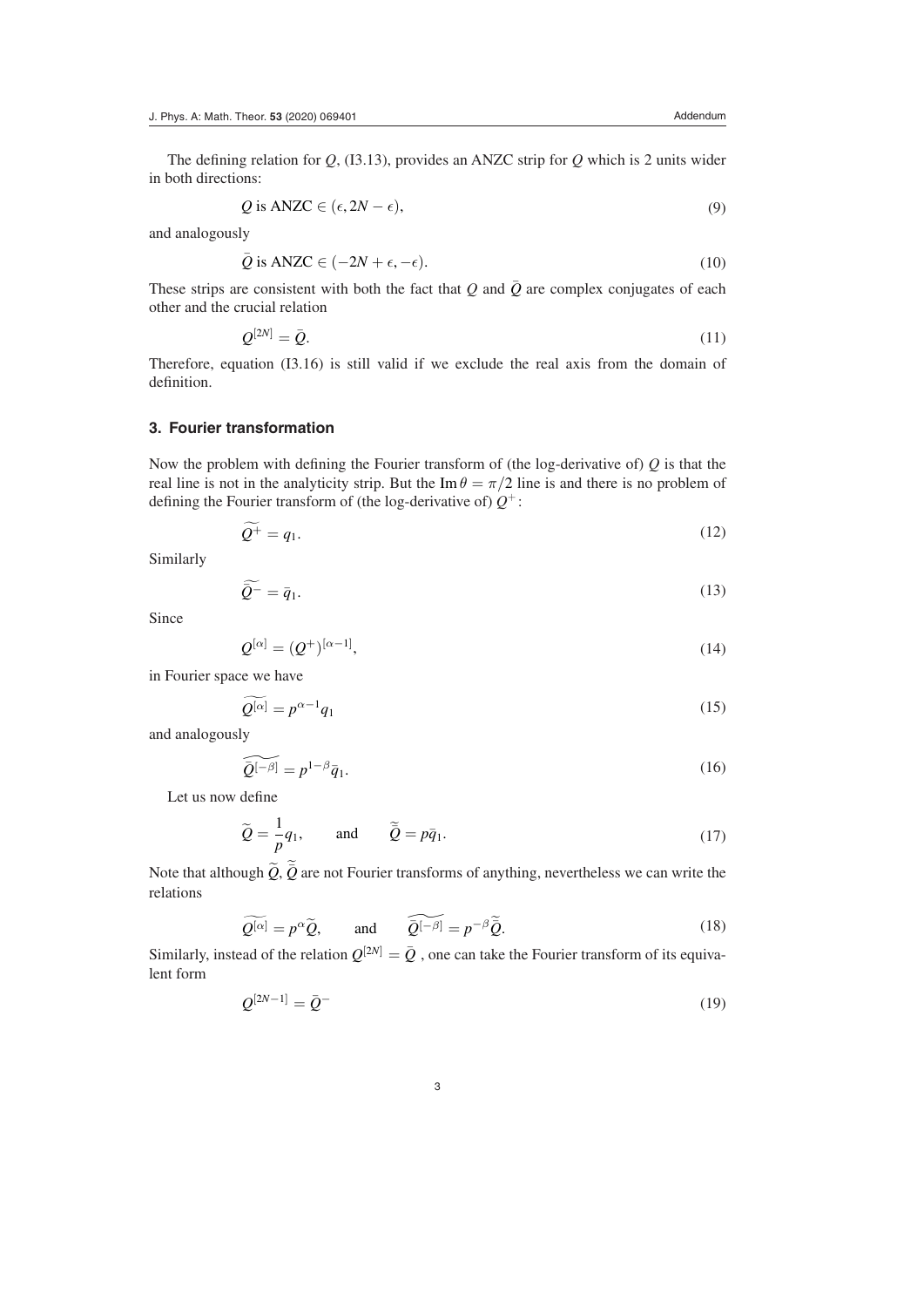since both sides are in their respective analyticity strips to get

$$
p^{2N-1}\widetilde{Q} = -\frac{1}{p}\widetilde{\widetilde{Q}},\tag{20}
$$

which is of course equivalent to the relation

$$
\widetilde{\tilde{Q}} = p^{2N} \widetilde{Q}.
$$
\n(21)

This relation was used in the derivation of the sausage model NLIE equations in Fourier space.

We can still apply a procedure of constructing NLIE in Fourier space, initiated by [[3\]](#page-5-1) since (I3.20–21) remain valid if we interpret them as Fourier space relations only. However, after eliminating  $\tilde{Q}$  and  $\tilde{\bar{Q}}$ , we arrive at (I3.25–26), where all building blocks are again genuine Fourier transforms. The results for the sausage model NLIE are thus unchanged<sup>7</sup>.

#### **Acknowledgments**

This work was supported by the National Research Foundation of Korea (NRF) grant (NRF-2016R1D1A1B02007258) (CA), by the Hungarian National Science Fund OTKA (under K116505) (JB), and by Commission IV (Theory) of INFN under the grant GAST (FR). We thank Junji Suzuki for pointing out that one of our steps in the original derivation was not sufficiently justified. His remark prompted the present addendum. We also thank him for valuable discussions during the preparation of this manuscript.

#### **Appendix. Derivation of analyticity strips**

Using the *Y*-system equations we look for the maximal analyticity strips. For example  $y_1$  can be written as

$$
y_1^+ = \frac{Y_2}{y_1^-}
$$
 (A.1)

and for  $\theta \in (0, 1)$  the LHS defines  $y_1$  in the strip (1, 2). The numerator on the rhs lives in (0, 1) and the denominator in  $(-1, 0)$ . We already know that this rhs is ANZC so we can conclude that  $y_1$  is ANZC also in  $(1, 2)$ . Similar conclusions can be drawn from the equations

$$
y_k^+ = \frac{Y_{k-1}Y_{k+1}}{y_k^-}
$$
 (A.2)

for  $k = 3, \ldots$  However, we can only conclude that  $y_2$  is ANZC in  $(1, 2 - \epsilon)$  from

$$
y_2^+ = \frac{Y_1 Y_3 Y_0}{y_2^-} \tag{A.3}
$$

because of  $Y_0$  in the numerator. Of course, analogous considerations apply in the negative imaginary direction.

Let us summarize:

<span id="page-4-0"></span>7 The resulting NLIE, equation (I3.32–3.34), turns out to be in agreement with the one conjectured by Clare Dunning in [[5\]](#page-5-5).